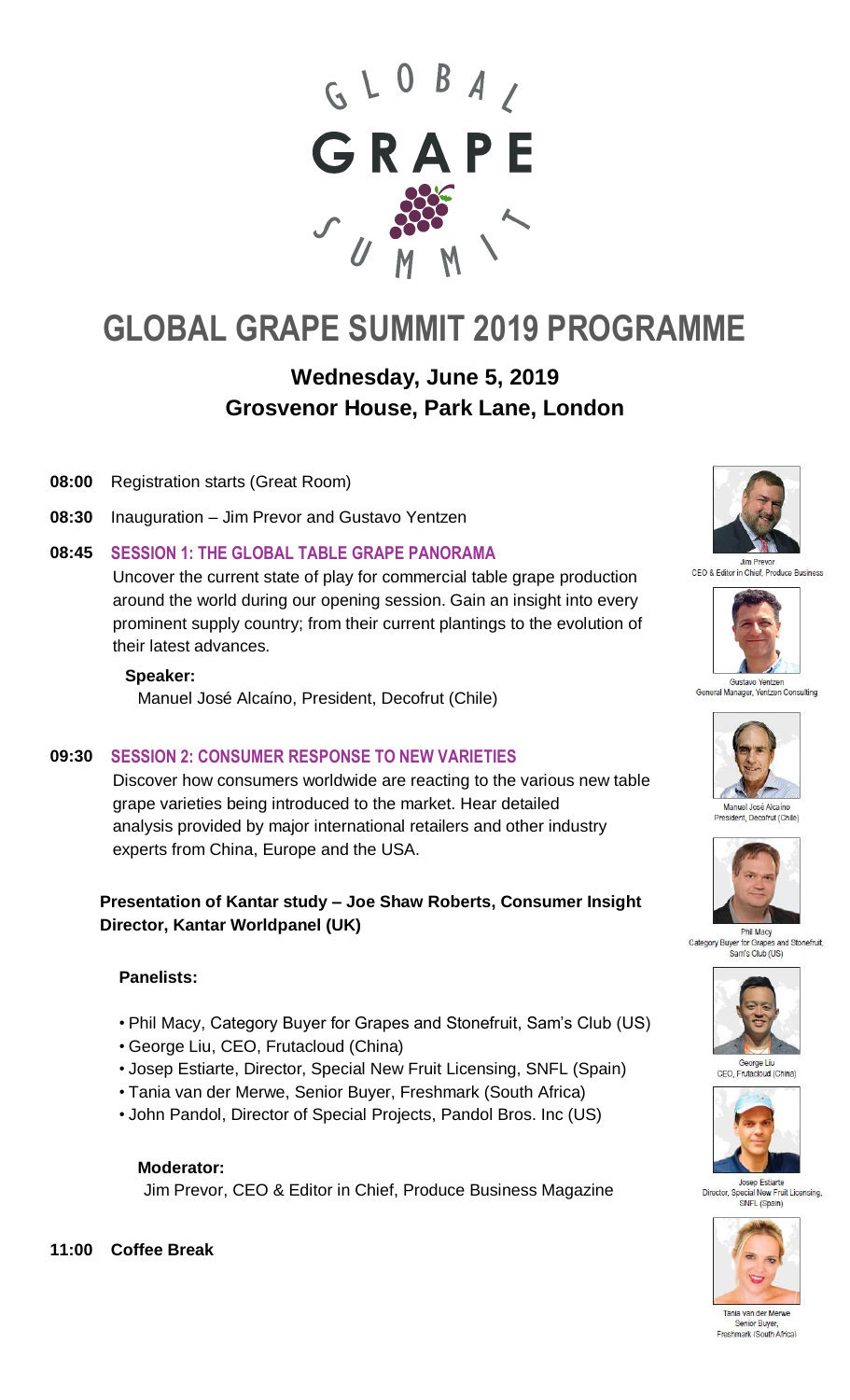# **11:30 SESSION 3: FAST-FORWARD TO 2029**

Find out what the next ten years hold for the global table grape industry as predicted by our panel of well-respected grape experts. Learn about where the industry is headed, as well as the critical opportunities and challenges; from over-production to new varieties and emerging markets.

# **Speakers:**

**Presentation: New Production Areas Around The World**  Oscar Salgado – San Lucar (Spain)

 **Presentation: The "Breeder's Paradox"** Garth Swinburn, Vice President of Licensing, Sun World Innovations (South Africa)

#### **Panelists:**

- Andy Kampa, Global Commodity Manager of Table Grapes, Robinson Fresh (US)
- Ricardo Koch, General Manager, Río Blanco (Chile)
- Rupert Maude, Commercial Director, El Ciruelo (Spain)
- Nitin Agrawal, Managing Director, EuroFruits (India)
- Johan Fouche, Commercial Director, The Grape Company (South Africa)

#### **Moderator:**

- Jim Jefcoate, Director, Hurdletree Associates Ltd, (UK)
- **13:00 Lunch**

# **14:00 SESSION 4: MARKETING GRAPES FOR SUCCESS**

Understand how to market grapes successfully through an analysis of current performance. Bring yourself up to speed on new packaging concepts, branding, innovation, technology and good practices.

#### **Speaker:**

Don Goodwin, President & Owner, Golden Sun Marketing (US)

# **14:30 SESSION 5: MAXIMISING ONLINE RETAILING IN CHINA**

Get the inside track on how to make the most of retailing table grapes online in China, the world's most advanced online shopping market. Understand how online sales are impacting the performance of grapes in this hugely important consumer market.

# **Speaker:**

George Liu, CEO, Frutacloud (China)

#### **15:00 Breeders Announcement**



John Pandol Director of Special Pr Pandol Bros Inc (US)



San Lucar (Spain)



Vice President of Licensing, Sun World Innovations (Australia)



Andy Kampa Global Commodity Manager of Table Grapes, Robinson Fresh (US)



Ricardo Koch General Manage Río Blanco (Chile)



Rupert Maude  $Comn$ ercial Director El Ciruelo (Spain)



Nitin Agrawal Managing Director, EuroFruits (India)



Johan Fouche **Commerical Director** The Grape Company (South Africa)



Jim Jefcoate Director Hurdletree Associates Ltd. (UK)